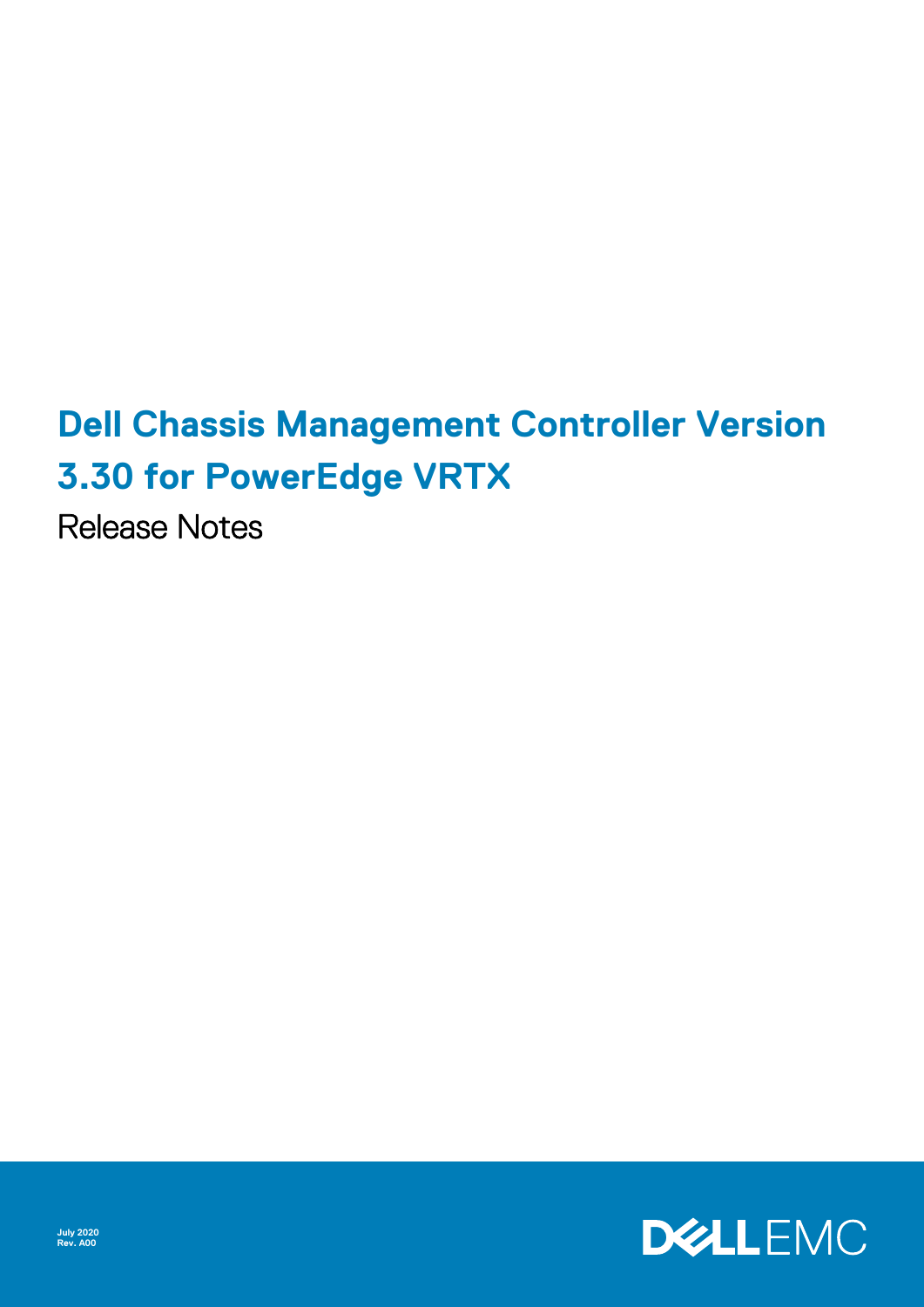#### Notes, cautions, and warnings

**NOTE: A NOTE indicates important information that helps you make better use of your product.**

**CAUTION: A CAUTION indicates either potential damage to hardware or loss of data and tells you how to avoid the problem.**

**WARNING: A WARNING indicates a potential for property damage, personal injury, or death.** 

© 2008 - 2019 Dell Inc. or its subsidiaries. All rights reserved. Dell, EMC, and other trademarks are trademarks of Dell Inc. or its subsidiaries. Other trademarks may be trademarks of their respective owners.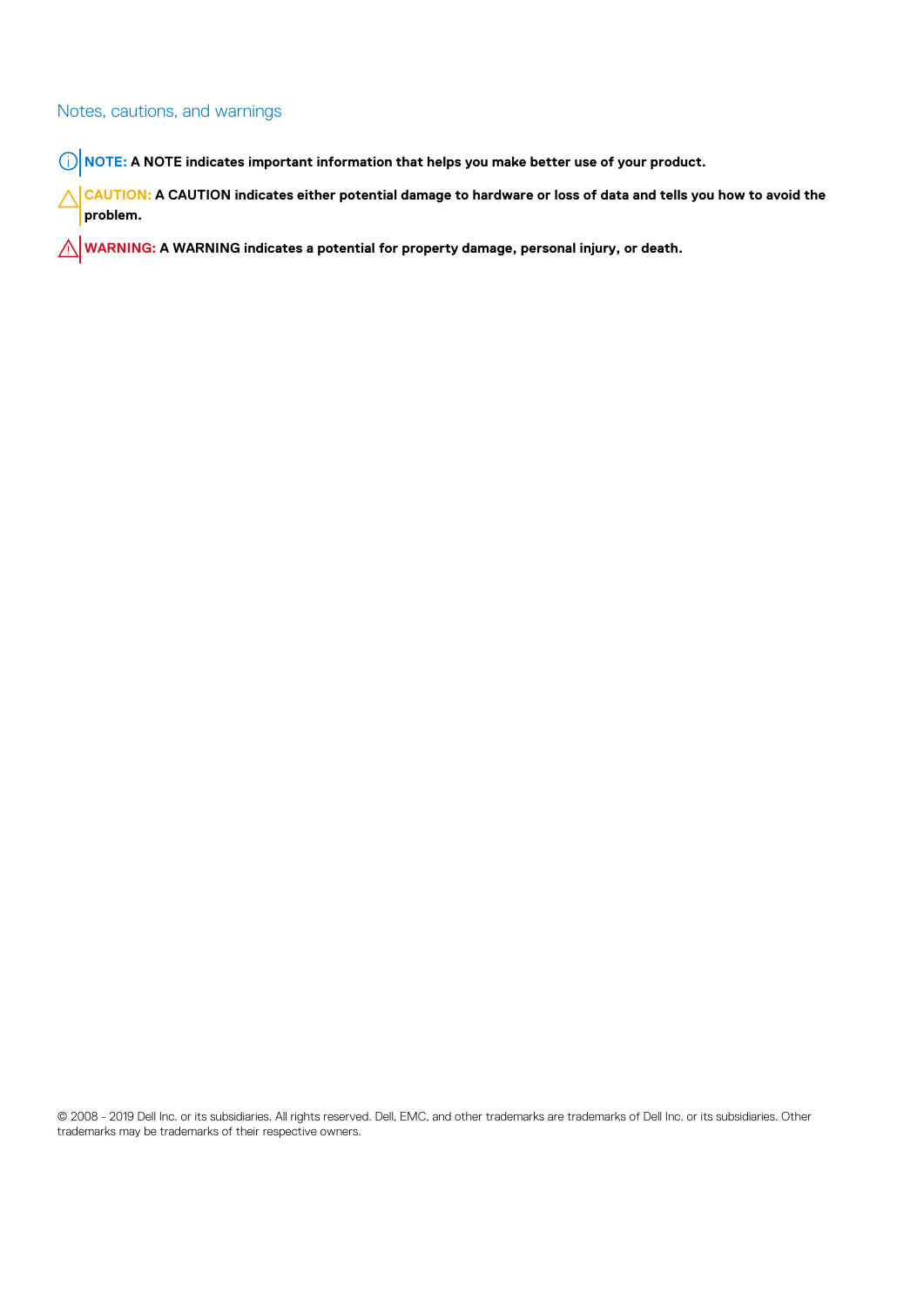# **Contents**

| Chapter 1: Dell Chassis Management Controller for Dell EMC PowerEdge VRTX 4 |     |
|-----------------------------------------------------------------------------|-----|
|                                                                             |     |
|                                                                             |     |
|                                                                             |     |
|                                                                             |     |
|                                                                             |     |
|                                                                             |     |
|                                                                             |     |
|                                                                             |     |
|                                                                             |     |
|                                                                             |     |
|                                                                             |     |
|                                                                             |     |
|                                                                             |     |
|                                                                             |     |
|                                                                             |     |
|                                                                             |     |
|                                                                             |     |
|                                                                             |     |
|                                                                             |     |
| <b>Chapter 11: Installation.</b>                                            | .19 |
|                                                                             |     |
|                                                                             |     |
|                                                                             |     |
|                                                                             |     |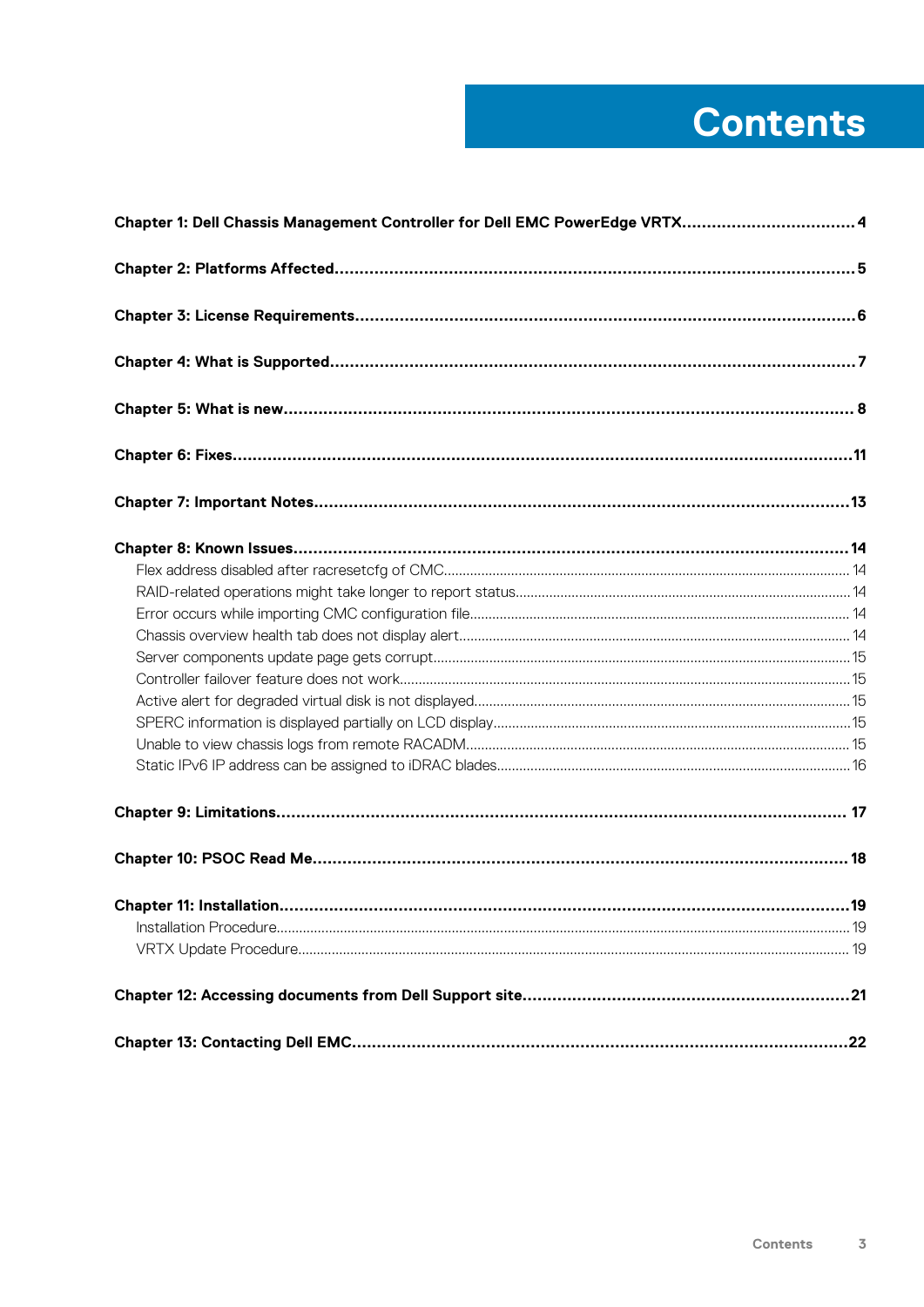#### **1**

# <span id="page-3-0"></span>**Dell Chassis Management Controller for Dell EMC PowerEdge VRTX**

The Dell Chassis Management Controller (CMC) Version 3.30 for Dell EMC PowerEdge VRTX is a System Management hardware and software solution for managing the Dell EMC PowerEdge VRTX chassis.

### **Version**

3.30

#### **Release Date**

July 2020

#### **Previous Version**

3.21

#### **Importance**

RECOMMENDED: Dell recommends applying this update during your next scheduled update cycle. The update contains feature enhancements or changes that help keep your system software current and compatible with other system modules (firmware, BIOS, drivers, and software).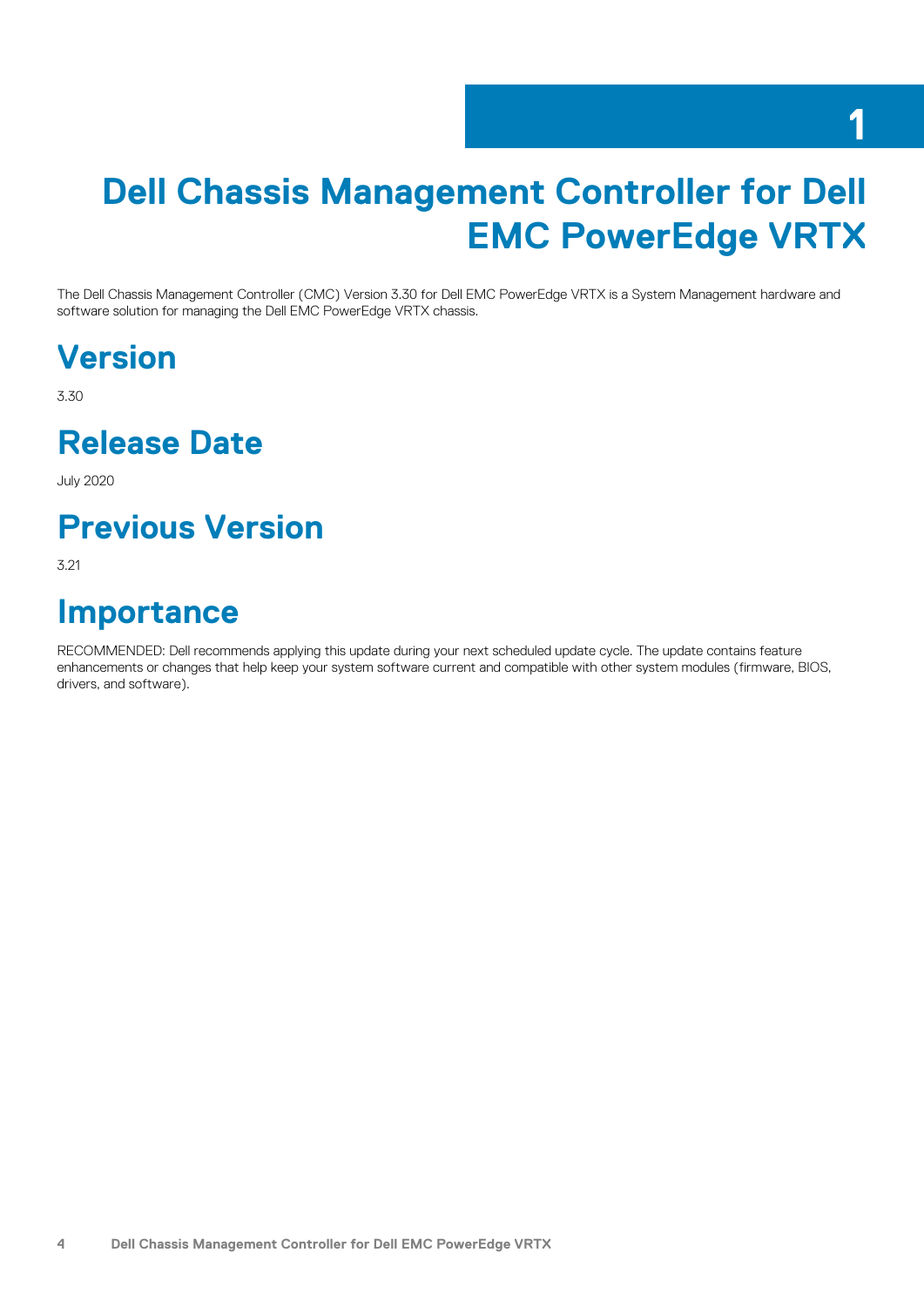# **Platforms Affected**

<span id="page-4-0"></span>Dell Chassis Management Controller (CMC) for Dell PowerEdge VRTX is supported on the following systems: Chassis:

• PowerEdge VRTX

#### **Blades:**

- Dell PowerEdge M640
- Dell PowerEdge M630
- Dell PowerEdge M830
- Dell PowerEdge M620
- Dell PowerEdge M820
- Dell PowerEdge M520

### **IOMs**

- Dell PowerEdge VRTX Switch Module R1-2401
- Dell PowerEdge VRTX Switch Module R1-2210
- Dell PowerEdge VRTX 1Gb x8 pass-through module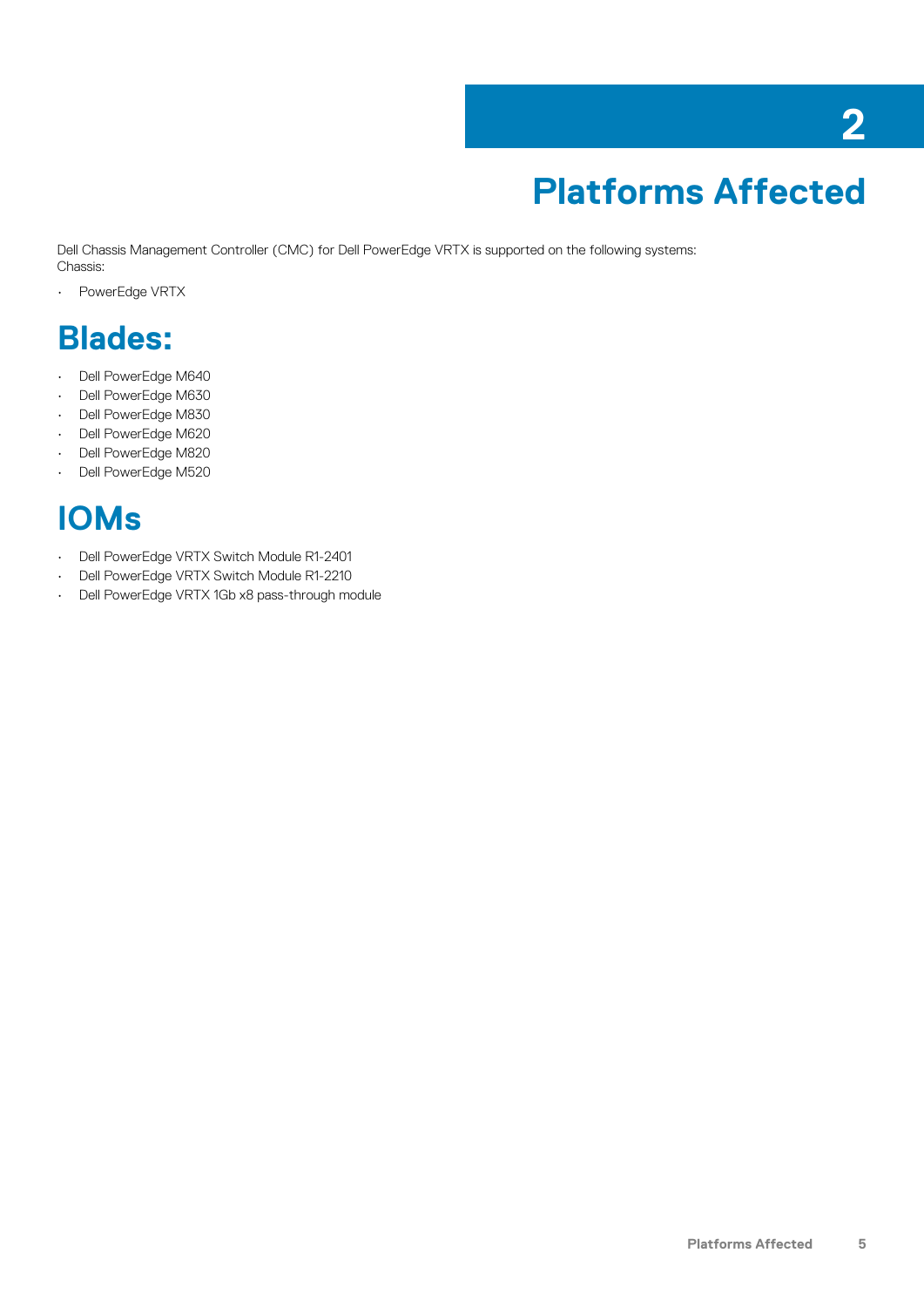# **License Requirements**

<span id="page-5-0"></span>The CMC supports software licensing to use advanced systems management features. For more information about the license requirements, see the *Dell Chassis Management Controller for Dell VRTX User's Guide* available at the support site.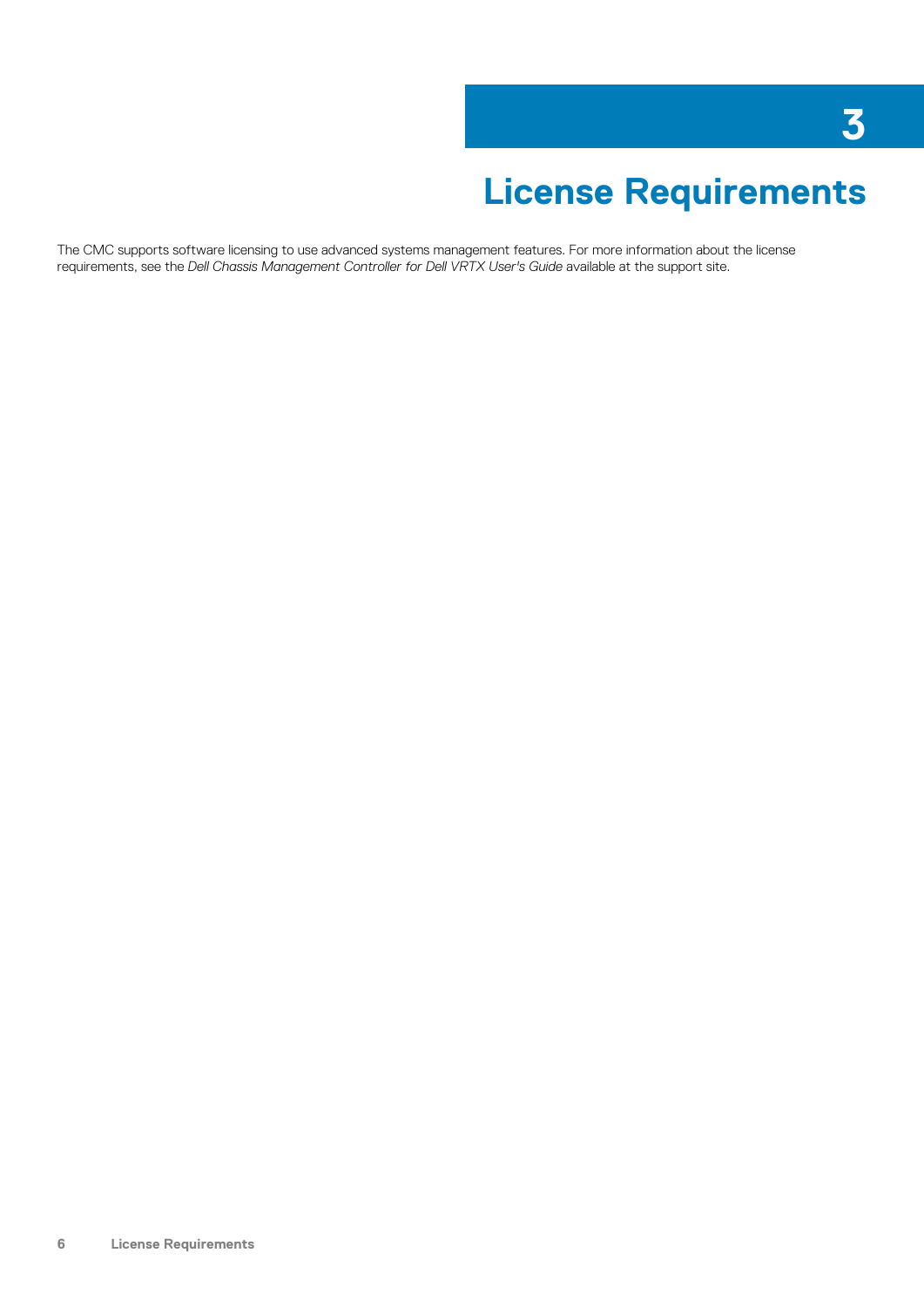

#### **What is Supported**

#### <span id="page-6-0"></span>**Supported web browsers for CMC for Dell PowerEdge VRTX**

CMC VRTX version 3.30 is supported on the following web browsers:

- Microsoft Internet Explorer 11
- Microsoft EDGE
- Safari version 12.1.2
- Safari version 13.0.4
- Mozilla Firefox 72
- Mozilla Firefox 73
- Google Chrome 79
- Google Chrome 80

#### **Supported Server Modules**

- Supported platforms: PowerEdge M640, M630, M520, M620, M820, and M830 servers.
- Mainboard firmware: 2.00 or later (2.20 or later for JBOD support)
- iDRAC7 version: 1.66.56 or later
- iDRAC8 version: 2.05.05 or later (M630 Servers)
- iDRAC9 version: 3.10.10.10 or later (M640 Servers)
- PowerEdge M520 BIOS version: 2.1.3 or later
- PowerEdge M620 BIOS version: 2.2.7 or later
- PowerEdge M820 BIOS version: 2.0.24 or later
- PowerEdge M820 BIOS version: 0.3.35 or later
- PowerEdge M830 BIOS version: 1.1.5 or later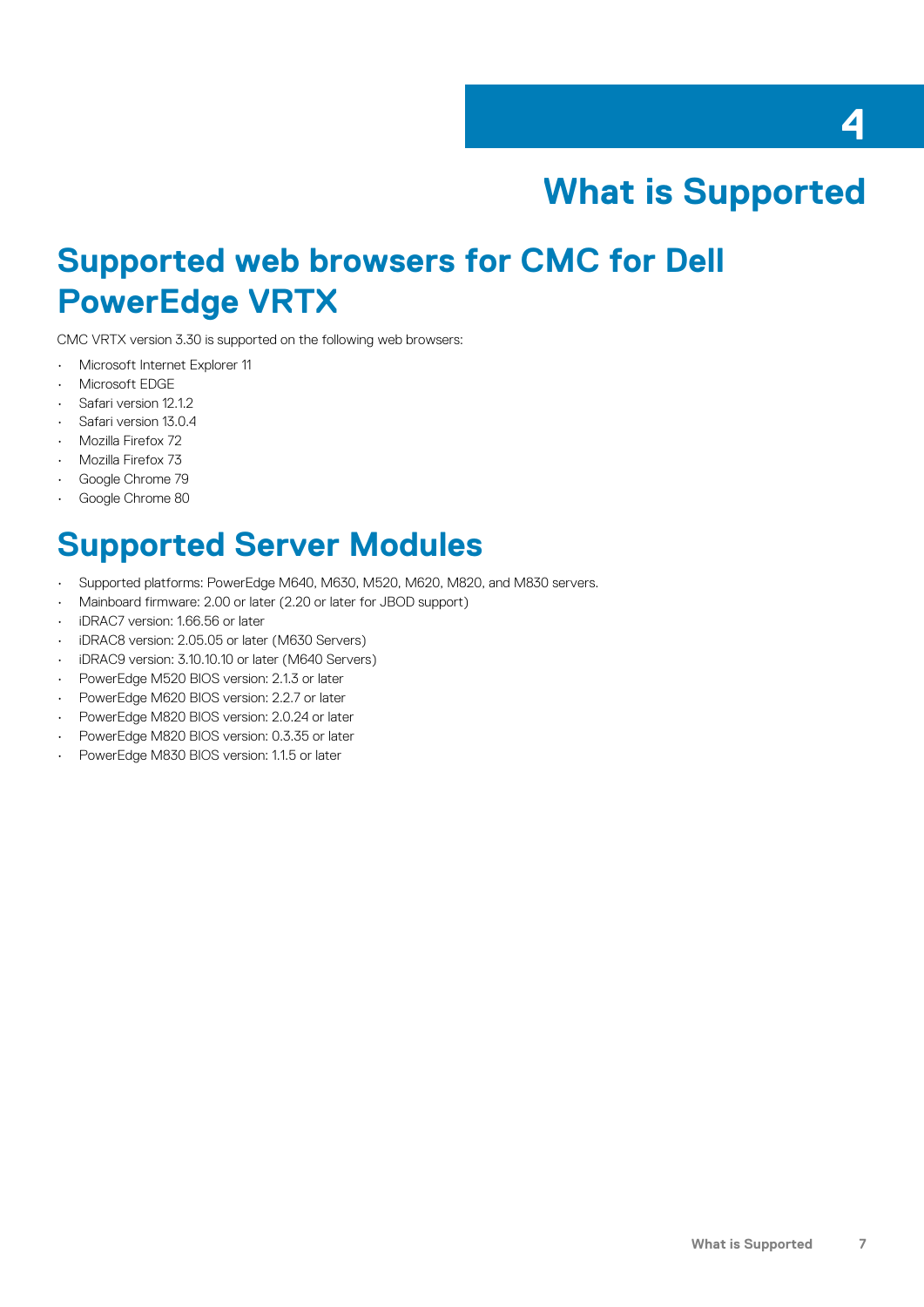# **5**



- <span id="page-7-0"></span>Addressing Open Source security vulnerabilities.
- Applying server profiles using racadm command line interface.

### **Release 3.21**

- Enabling force change of password feature to adhere to SB-327 Regulations of California, USA.
- Supporting CLI command to regenerate SSH self-signed key.
- Updated the OpenSSH open-source package to version 7.9p1.
- Updated the OpenSSL open-source package to version 1.0.2r.

#### **Release 3.20**

- Changing the iDRAC DNS name from CMC.
- Enabling CLI prompt to display chassis name.
- Support for two new COMMs cards Intel 10Gb NICs -- Dell P/N C4D5P and 4V7G2.

#### **Release 3.10**

- Updating the Linux kernel open-source package to version 4.9.31.
- Enabling windows file sharing protocol version SMBv2 and SMBv3.
- Updating the OpenSSH open-source package to version 7.6p1. The minimum key length that is required for SSH is 1024 bits.
- Supporting slot names with a length of 24 characters to identify individual servers.
- Enabling SNMP trap for the TMP8501 alert.
- Extending fabric flex address configuration support in chassis profile . xml file.
- Supporting 128-bit session identifiers.
- Federal Information Processing Standards (FIPS) 140-2 cryptography capability. The CMC 3.00 release is FIPS certified version(Certification Number: #2861).
- Firmware and driver refresh of COMMs cards on Dell's 14th generation of PowerEdge servers.

#### **Release 3.0**

- Supporting PowerEdge M640 blade server on the PowerEdge VRTX Chassis.
- Updating the physical mapping of TOR switch ports to Dell EMC's 14th generation server ports using LLDP open-source package version 0.7.7.
- Unlocking the foreign SEDs from CMC GUI.
- Collecting CMC dumplogs as part of the server's SupportAssist tab.
- Integrating ZIP open-source package version 3.0 for SupportAssist.
- o Integrating LSOF open-source package version 4.86 for SupportAssist.
- Monitoring "wear gauge" of SSDs.
- Monitoring CMC Fan sensors PWM using RACADM:
- getsensorinfo
- Integrating the event filter configurations on chassis profile XML file.
- Updating the OpenSSL open-source package to version 1.0.2K.
- Updating the OpenSSH open-source package to version 7.4p1.
- Updating enterprise OID in the SNMPv3 trap.
- Extending SNMP protocol and custom discovery port configuration in GUI.
- Extending SNMPv3 trap configuration support in WSMan.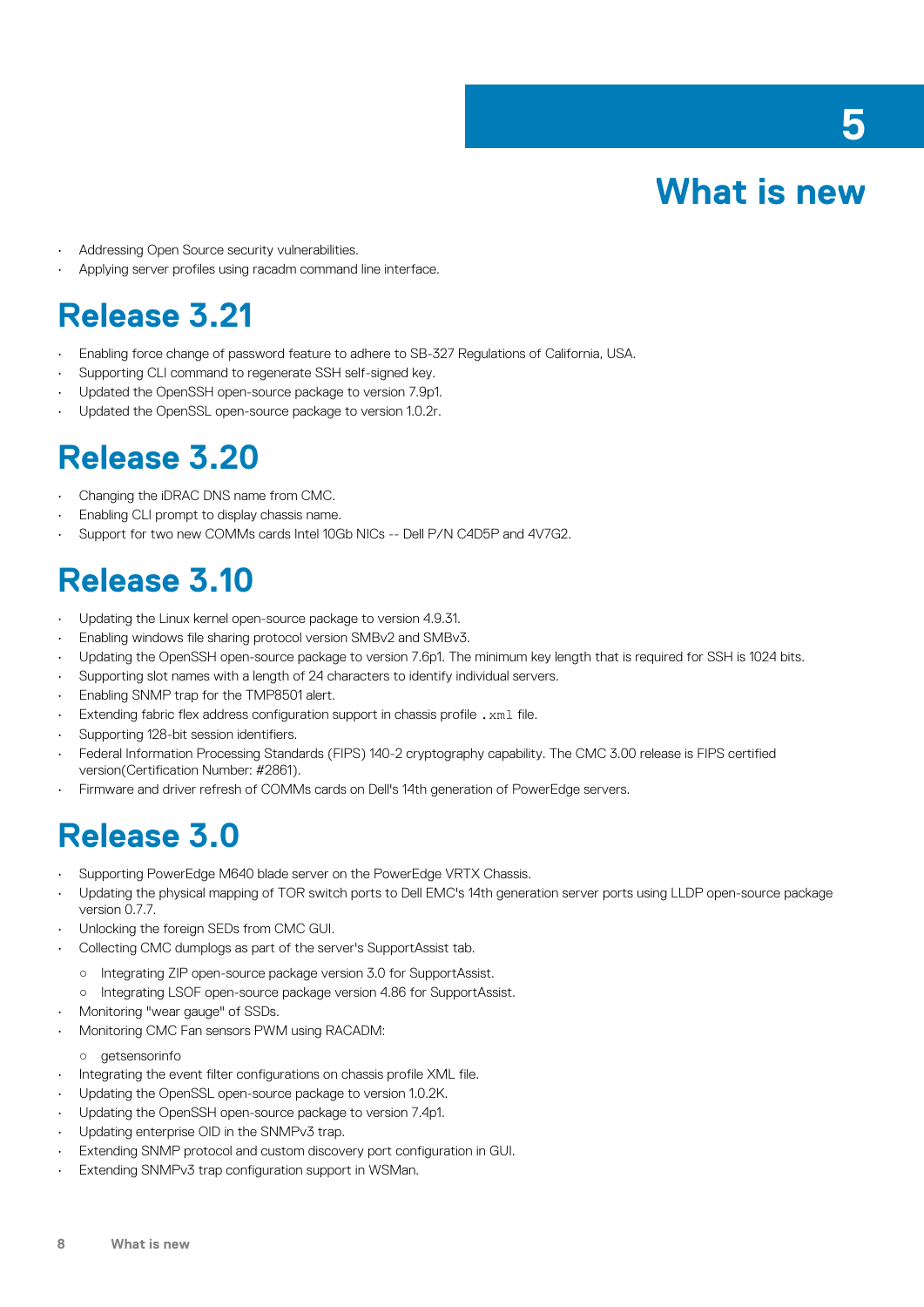- Configuring CMC using WSMan for the following SNMPv3 user attributes:
	- userAdminSNMPv3Enable
	- userAdminSNMPv3AuthenticationType
	- userAdminSNMPv3PrivacyType
- Monitoring CMC using WSMan for the following sensors:
	- Fan sensor speed
	- Temperature sensor for chassis and servers
- Providing racadm commands to initiate/cancel consistency checks of all VDs:
	- Raid ccheckall
	- Raid cancelcheckall

#### **Release 2.23**

• Federal Information Processing Standards (FIPS) certified. Certification Number: #2861. For details, see www.csrc.nist.gov/ groups/STM/cmvp/documents/140-1/140val-all.htm#2861

#### **Release 2.22**

Updated the OpenSSL open-source package to version 1.0.2j.

#### **Release 2.20**

- Federal Information Processing Standards (FIPS) 140-2 cryptography capability.
- Disabling AC Power Recovery.
- Creating a Virtual Disk without initialization of the virtual disk.
- Pre-enablement of the following features for Self-Encrypting Drives (SEDs):
	- Creating, modifying, and deleting the security key using key identifier and passphrase
	- Secure erase
	- Encrypting virtual disks
- Unlocking and importing secure foreign virtual disk configuration using RACADM and WSMan
- Querying shared storage health using SNMP.
- Enabling sPERC Redundancy and setting up Multiple Assignment Mode using WSMan.
- Performing racresetcfg from CMC GUI.
- Updating the OpenSSL open-source package to version 1.0.2f.
- Updating the OpenSSH open-source package to version 7.1p1.
- Updating glibc to version 2.23 to address new security vulnerabilities.
- TLS 1.2 and TLS 1.1 by default.
- User configuration option to enable TLS 1.0 using RACADM.
- SNMPv3 configuration only in RACADM.
- Querying the health status of the chassis components using WSMan.
- Initiating Quick Deploy of blade through RACADM.
- Configuring CMC using WSMan for the following features:
	- Host Name of Chassis
	- IP Configuration
	- DNS
	- DNS Registration
	- NTP
- Change Default Password
- Sending alerts when the power state of an IOM changes and when a power ON of IOM fails.
- Populating CMC Device name correctly in the inventory.

#### **Release 2.12**

• Quick link to the Dell Tech Center page from the CMC web GUI.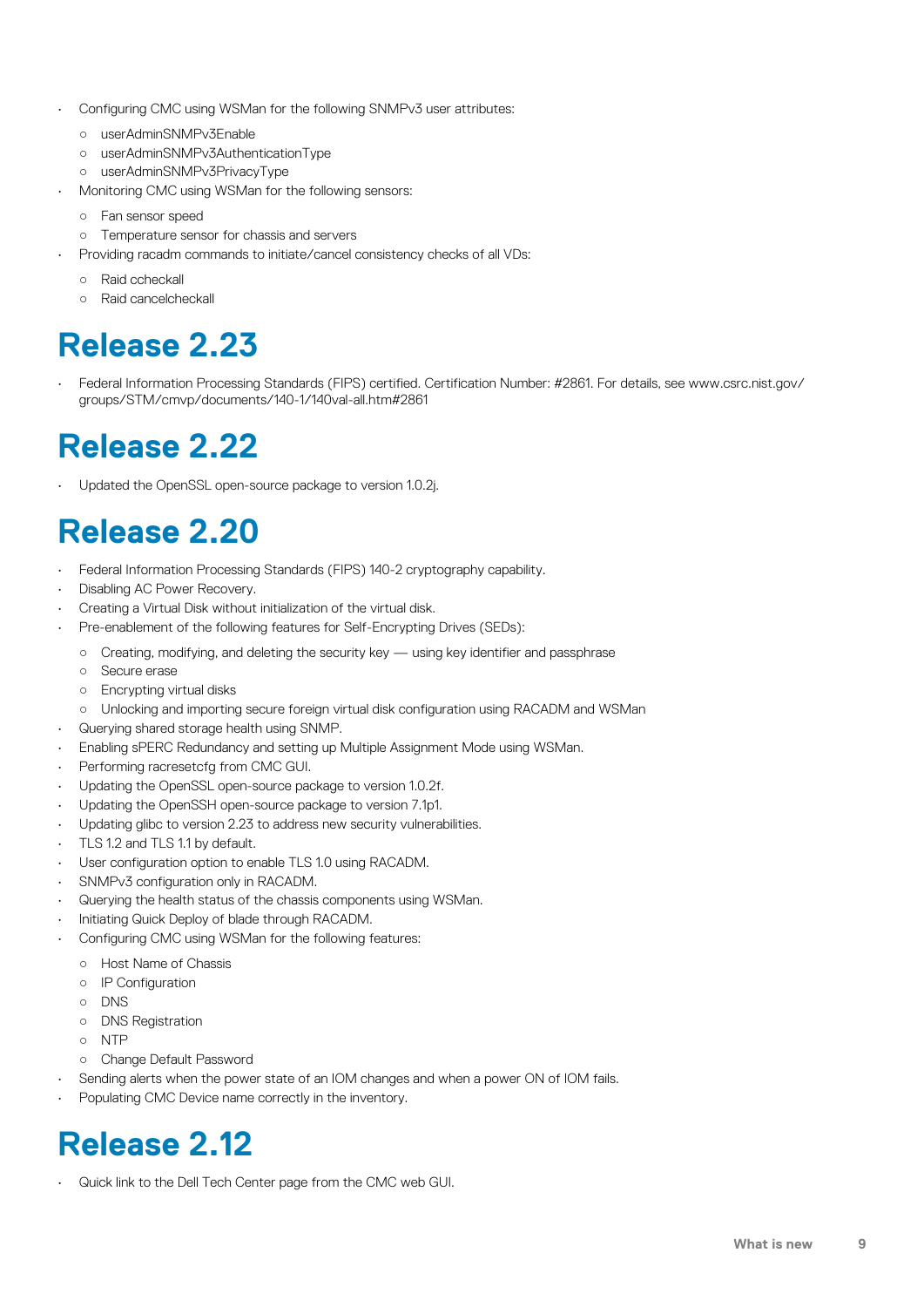### **Release 2.10**

- Support for PowerEdge M830 Blade server for PowerEdge VRTX Chassis.
- Support for 1100W PSU.
- Pre-enablement support for the Shared External Storage expansion (JBOD support).
- Firmware and driver refresh of COMMs cards on Dell's 13th generation PowerEdge servers.
- Support for Emulex Fibre Channel (FC) 8 HBA adapters.
- Capture and replicate chassis configurations through XML based on the Chassis configuration profile.
- Support for blinking server identification LED using Quick Link.
- Backup or restore through XML based on the chassis configuration profile.
- Create and deploy a library of Boot Identity Profiles (boot from iSCSI/SAN configurations) to enable a quick restore of workload to a spare server.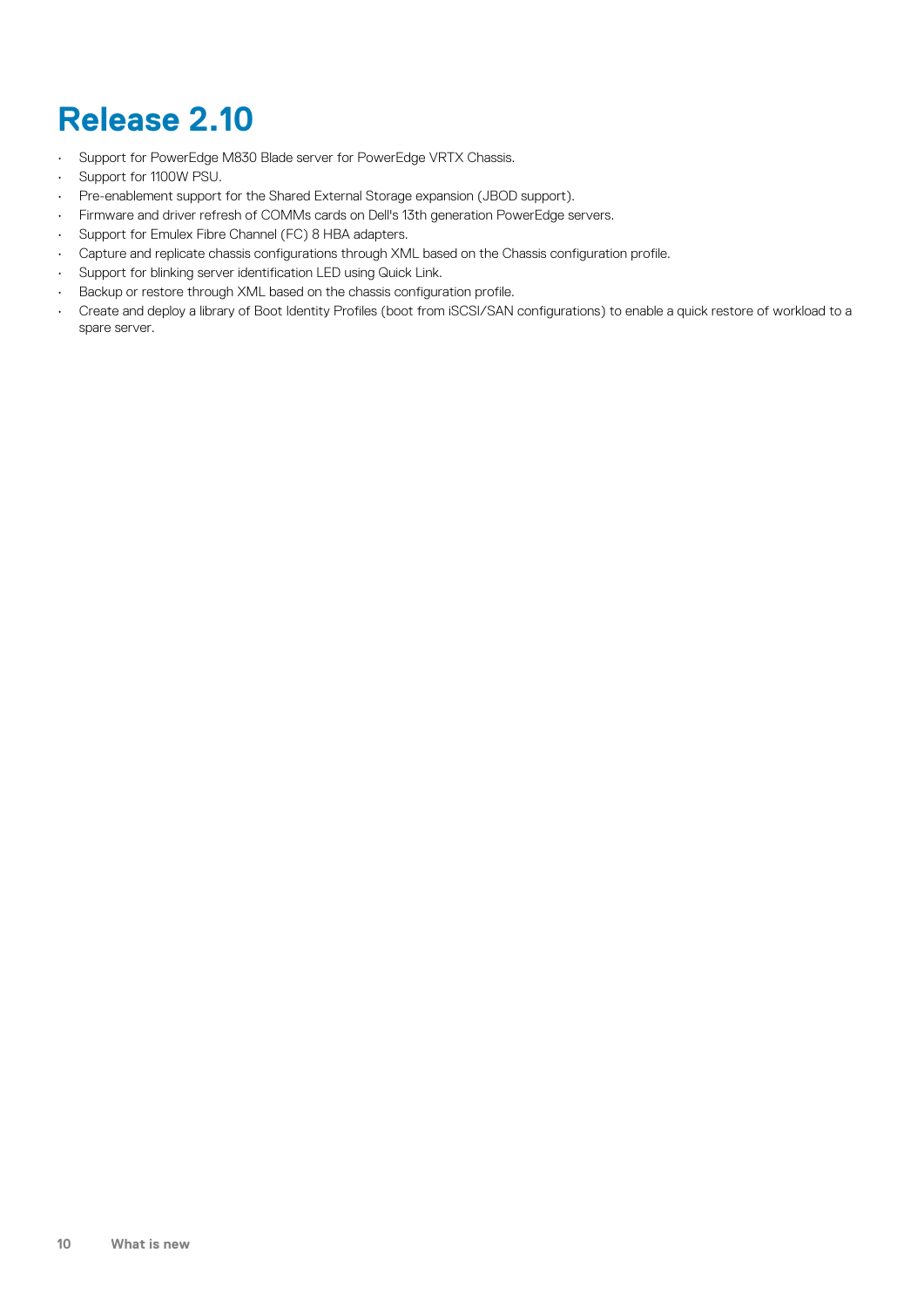

- <span id="page-10-0"></span>Fixed an issue causing internal server error observed while deleting virtual disk.
- Fixed an issue causing FANs are running at 30% PWM across all the interfaces during single-server iDRAC FW update.
- Fixed an issue causing Unable to set ECC value to raid controller using factory command.
- Fixed an issue causing Internal Server Error while checking the chassis logs.
- Fixed an issue causing LCD orientation getting change to Tower mode after firmware downgrade or upgrade.
- Fixed an issue causing discrepancy in IOM health state when there is fabric mismatch error on IOM.
- Fixed an issue causing Last Post Code status for servers in "Boot F1/F2 prompt" state is incomplete in LCD graphics.

#### **Release 3.21**

- Fixed an issue causing LCD freeze by implementing watchdog-based recovery mechanism.
- Fixed an issue causing memory leak to improve SNMP performance.
- Fixed an issue causing CMC or chassis to enter failsafe mode due to memory leak.
- Fixed an issue causing CMC becomes unresponsive and loses SSH access.
- Applied Linux kernel patches to address new security vulnerabilities.

#### **Release 3.10**

• Fixed an issue causing the static power cap to not be set near chassis lower power bound value.

#### **Release 3.0**

• Fixed an issue causing failure of racresetcfg, when the six RSA-4096 or four RSA-2048, and two 2048 DSA SSH public keys are uploaded to the CMC.

#### **Release 2.23**

Fixed an issue causing CMC changeover when chassis overall health was updated.

#### **Release 2.20**

- Fixed an issue causing flash Media Status showing as "Version mismatch" during changeover or upgrade of the CMC.
- Fixed an issue that caused the Server Profile page to hang when a profile is applied to multiple servers.
- Fixed an issue limiting the speed of bNDC ports on some blades to 1 Gb after initial chassis turn on or blade insertion.

#### **Release 2.12**

- Fixed an issue causing failure of RAID10 Virtual Disc (VD) with 8, 12 or 16 drives in creating full VD when the span count 2 is selected.
- Fixed an issue with Server/Host operating system (OS) network flap, which occurs occasionally on Modular platforms for a short duration during CMC initialization.
- Fixed an issue with Server/Host OS network port off, which occurs after CMC is reset on full-height Modular platforms, when the second network daughter card is not installed.
- Fixed an issue causing the CMC Web GUI to become unresponsive while using Active Directory login with WinRM.
- Fixed an issue causing memory full condition when the internal log files are oversized.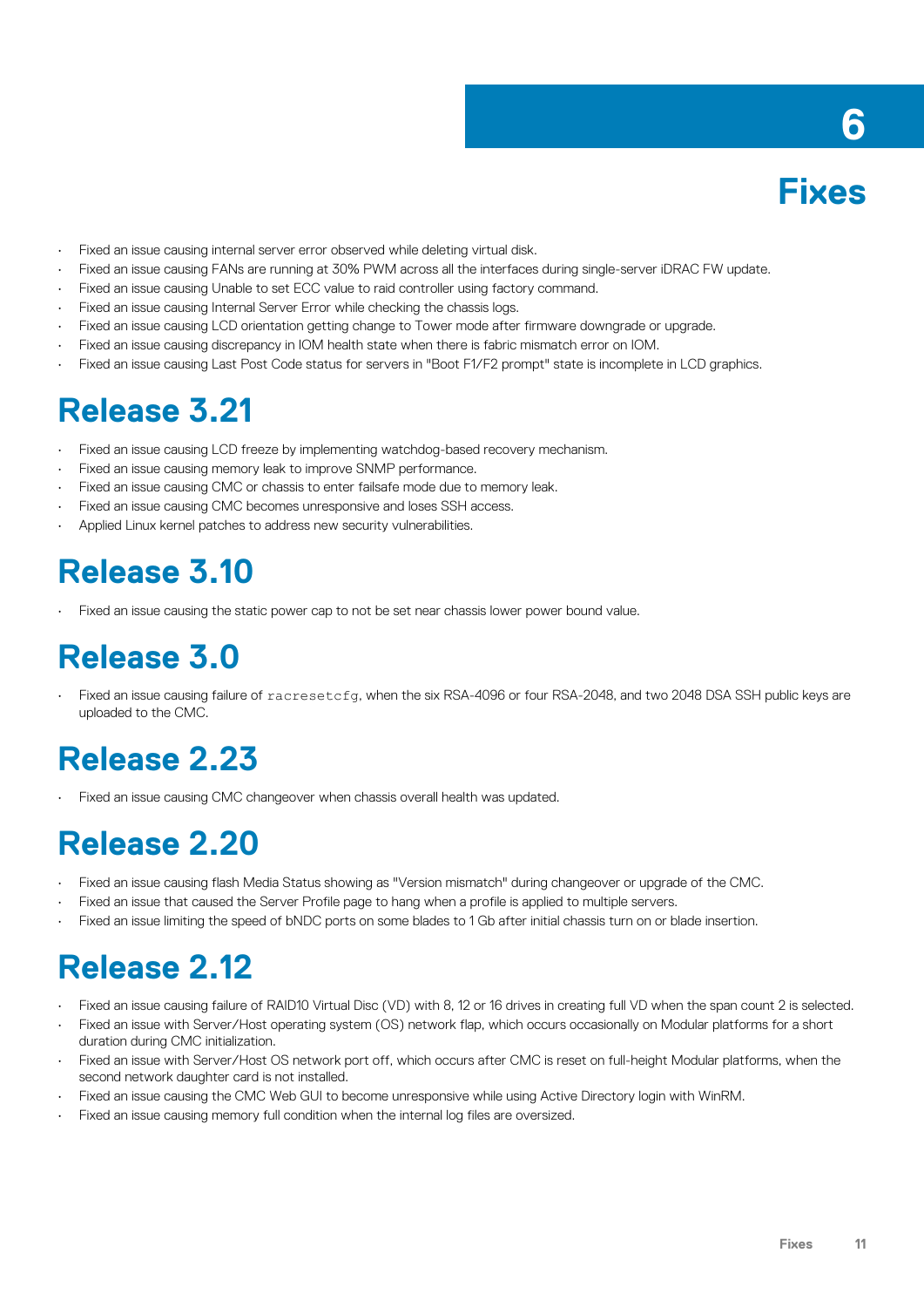### **Release 2.10**

- Fixed an issue with the getmacaddress -c all command displaying partial IO Identity values for the Intel Dual Port Network Card 10 GBE.
- Fixed an issue with the getmacaddress –m server-x –t iscsi command displaying non-iSCSI MAC addresses after using the iSCSI filter.
- Fixed an issue with flash media features displaying invalid media for active controllers after restoring the chassis.
- Fixed an issue with the external storage expansion where chassis logs and alerts are not generated.

#### **Release 2.04**

- Fixed an issue where CMC sometimes does not notify or show storage changes until a chassis powercycle, CMC reset, or failover is performed.
- Fixed an issue where CMC User Interface may become unresponsive while CMC is still accessible through other interfaces such as CLI (SSH, Serial, telnet) and WSMan.

#### **Release 2.01**

Updated OpenSSL open source package to version 1.0.1j. For more information, refer to OpenSSL Security Advisory [15 Oct 2014] **www.openssl.org/news/secadv\_20141015.txt**.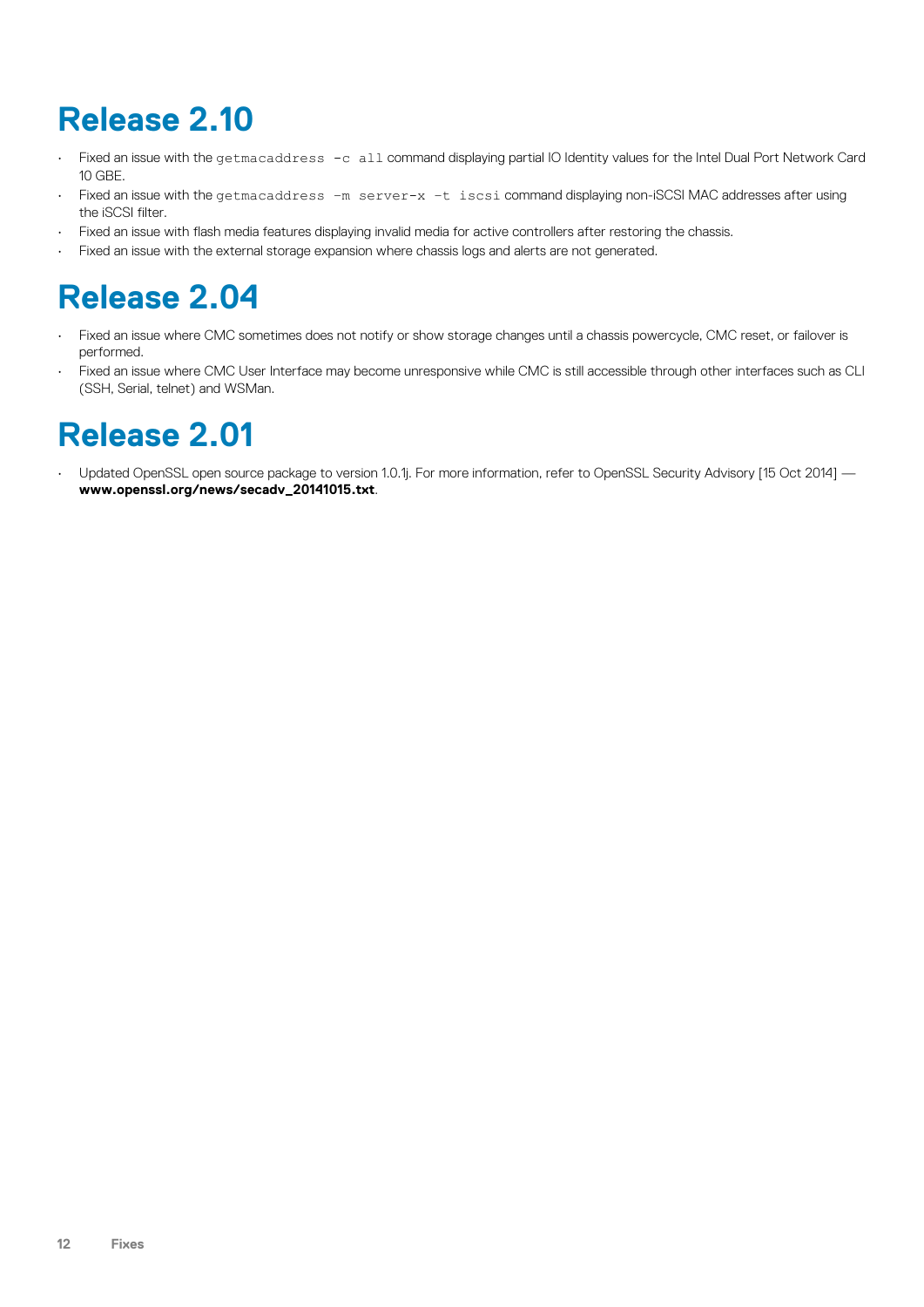# **Important Notes**

- <span id="page-12-0"></span>• Dell EMC recommends that the CMC or Mainboard firmware is not downgraded below the supported versions that are mentioned in this Release notes, since previous versions of CMC and Mainboard do not support SPERC disable option.
- When the second SPERC is in the disabled mode, if a CMC with firmware version 1.30 or 1.31 is inserted into the chassis, then update the CMC firmware to 1.36 and run the options to disable the PERC again.
- The shared hard disk drives (HDDs) and the PCIe cards are managed by the CMC and are not visible to the operating system in the server modules, until the HDDs and PCIe cards are mapped by using the CMC web interface. For instructions about mapping PCIe cards and managing the Storage subsystem, see the *Chassis Management Controller for PowerEdge VRTX User's Guide* available at **dell.com/cmcmanuals**.
- All the server modules must be turned off before updating the firmware for chassis infrastructure and SPERC. CMC firmware can be updated while the servers are turned on.
- Some advanced features require CMC enterprise license. For more information about the CMC licenses, see the *Chassis Management Controller for PowerEdge VRTX Version User's Guide* available at **dell.com/cmcmanuals**.
- Before updating the Storage component using the web interface, make sure that the cookies in the browser are enabled.
- PERC Storage rebuild may take more time when more number of I/O requests are processed. This may also cause the CMC and the TTY log to be out of sync for a short period.
- In fault-tolerant (Redundant) mode, the controller associated with virtual disks or physical disk drives is the active controller.
- When saving Server Profile under "**Server Overview > Setup > Profiles**", the list of characters that are not supported for the Profile Name include the characters hash $(H)$ , comma $($ ,), and question mark $(?)$ .
- You may see an impact in the performance of the Graphical User Interface with this release of CMC. The performance impact varies by configuration, GUI page, and system load.
- Microsoft Windows Server 2012, Windows Server 2008 R2, Windows 7 do not support TLS 1.2 and TLS 1.1. Install update below to enable TLS 1.2 and TLS 1.1 as a default secure protocols in WinHTTP in Windows. For details, see the Microsoft knowledge base article 3140245 at **support.microsoft.com.**
- Supports LDAP authentication with OPEN-DS. OPEN-DS must have DH key larger than 1024 bits.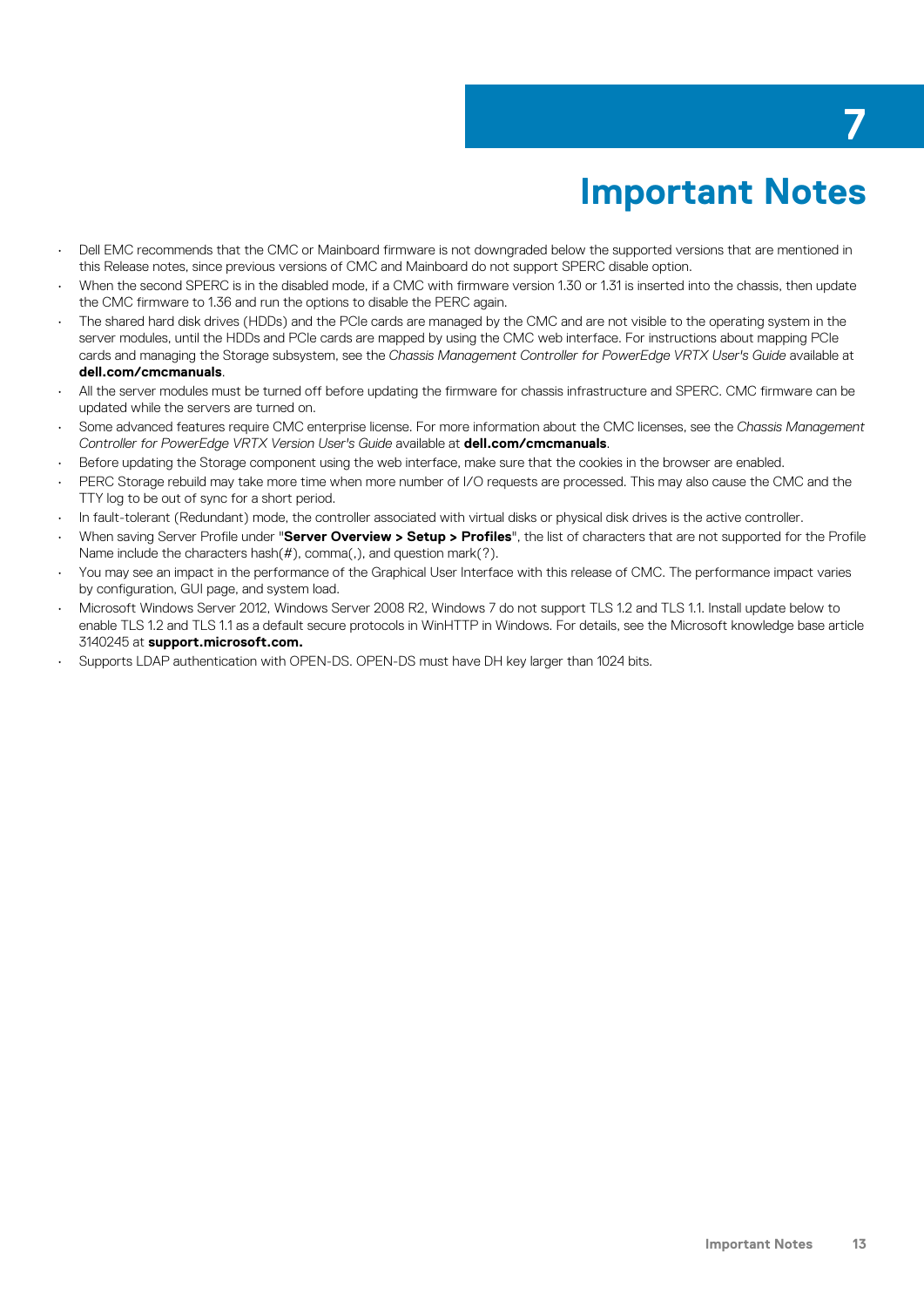#### **Known Issues**

**8**

#### <span id="page-13-0"></span>**Topics:**

- Flex address disabled after racresetcfg of CMC
- RAID-related operations might take longer to report status
- Error occurs while importing CMC configuration file
- Chassis overview health tab does not display alert
- [Server components update page gets corrupt](#page-14-0)
- [Controller failover feature does not work](#page-14-0)
- [Active alert for degraded virtual disk is not displayed](#page-14-0)
- [SPERC information is displayed partially on LCD display](#page-14-0)
- [Unable to view chassis logs from remote RACADM](#page-14-0)
- [Static IPv6 IP address can be assigned to iDRAC blades](#page-15-0)

#### **Flex address disabled after racresetcfg of CMC**

| <b>Description</b> | XWKGY_Intel10G card shows Flex address disabled after racresetcfg of CMC in <b>Network Device</b> page and<br>OS.                 |
|--------------------|-----------------------------------------------------------------------------------------------------------------------------------|
| Resolution         | Virtual reseat or physical reseat of the server                                                                                   |
| affected           | <b>Versions/Systems</b> All CMC versions including CMC 3.20 for Dell PowerEdge VRTX and PowerEdge servers with iDRAC7 or earlier. |

#### **RAID-related operations might take longer to report status**

| <b>Description</b> | After Shared PERC8 controller update, RAID-related operations may take longer to report status. |
|--------------------|-------------------------------------------------------------------------------------------------|
| Resolution         | Wait for the operation status to report.                                                        |
| affected           | <b>Versions/Systems</b> CMC version 2.01 or later for Dell PowerEdge VRTX.                      |

### **Error occurs while importing CMC configuration file**

| <b>Description</b> | An error occurs while importing CMC configuration file using local or remote RACADM.                                                                                                   |  |
|--------------------|----------------------------------------------------------------------------------------------------------------------------------------------------------------------------------------|--|
| Resolution         | This issue occurs when IPv6 is enabled or disabled from the configuration file. Enable or disable IPv6 using the<br>command, racadm config -g cfgIPv6LanNetworking -o cfgIPv6Enable 0. |  |
| affected           | <b>Versions/Systems</b> CMC Version 2.0 or later for Dell PowerEdge VRTX                                                                                                               |  |

#### **Chassis overview health tab does not display alert**

**Description** At times when foreign drives are inserted, the **Chassis Overview Health** tab does not display the alert, "Foreign Configuration was detected on Physical Disk".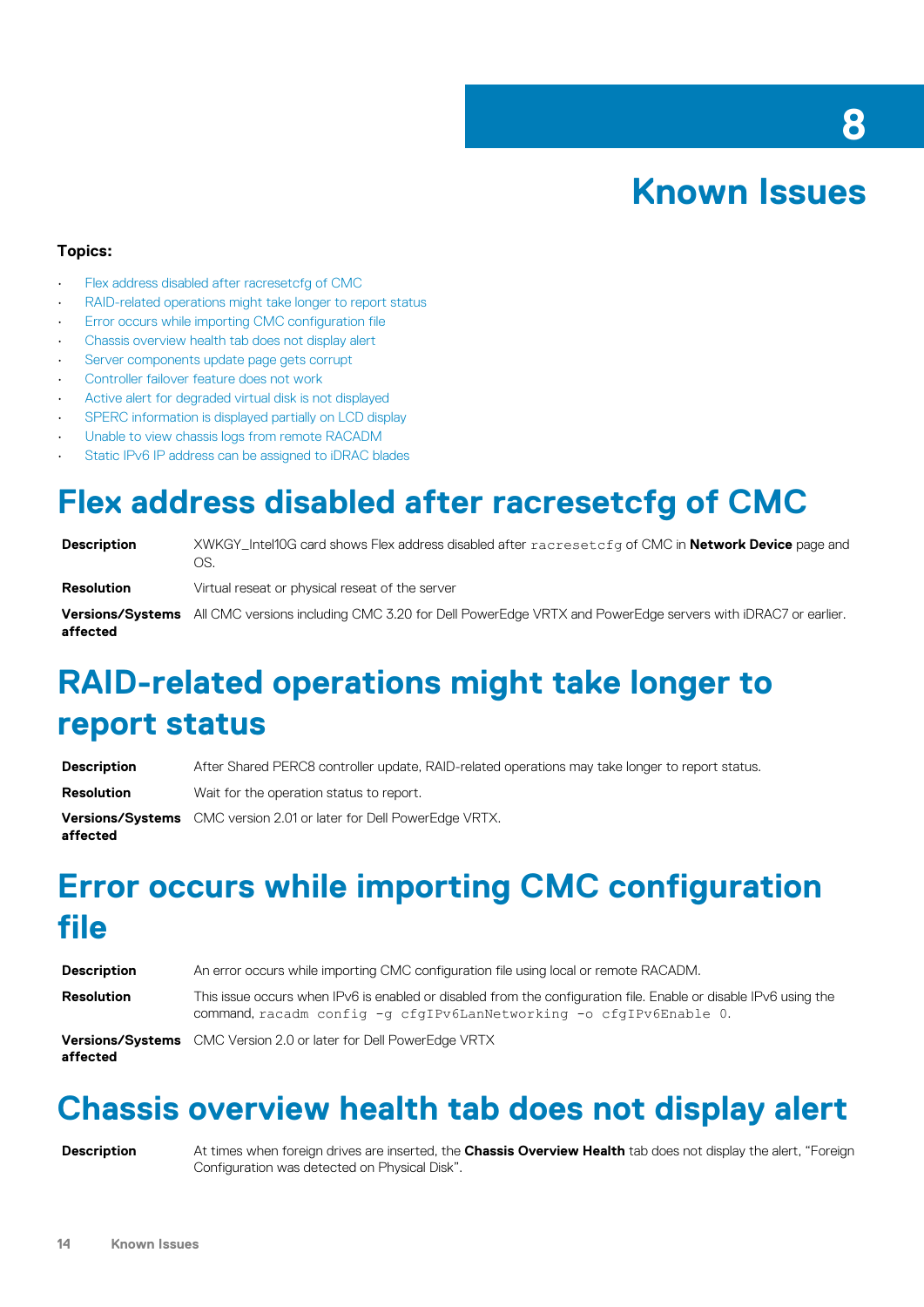<span id="page-14-0"></span>**Resolution** None

The alert is not displayed only at times. But, the functionality for foreign configuration is not affected.

**Versions/Systems** All CMC versions including CMC 3.00 for Dell PowerEdge VRTX **affected**

#### **Server components update page gets corrupt**

| <b>Description</b> | When CMC firmware is downgraded to 1.36 from 2.00 or later while network share is configured, the Server<br><b>Components Update</b> page gets corrupt. |
|--------------------|---------------------------------------------------------------------------------------------------------------------------------------------------------|
| Resolution         | Clear the network configuration before downgrading to 1.36.                                                                                             |
| affected           | <b>Versions/Systems</b> CMC Version 1.36 or earlier for Dell PowerEdge VRTX                                                                             |

#### **Controller failover feature does not work**

| <b>Description</b> | When pinned cache is present, the controller failover feature does not work.        |
|--------------------|-------------------------------------------------------------------------------------|
| Resolution         | Address the pinned cache before controller failover is enabled.                     |
| affected           | <b>Versions/Systems</b> All CMC versions including CMC 3.00 for Dell PowerEdge VRTX |

# **Active alert for degraded virtual disk is not displayed**

| <b>Description</b> | If SPERC controller failover is triggered when the virtual disk (VD) re-build operation is in progress, an active alert<br>for the degraded VD is not displayed on the <b>Chassis Overview</b> page.                                                                                                              |
|--------------------|-------------------------------------------------------------------------------------------------------------------------------------------------------------------------------------------------------------------------------------------------------------------------------------------------------------------|
| <b>Resolution</b>  | <b>None</b>                                                                                                                                                                                                                                                                                                       |
|                    | An active alert along with the CMC log is generated for degraded VD (VDR8) before the SPERC controller<br>failover is triggered. After the SPERC controller failover occurs, the active alert message for degraded VD on the<br><b>Chassis Overview</b> page is cleared, but SPERC functionality is not impacted. |
| affected           | Versions/Systems All CMC versions including CMC 3.00 for Dell PowerEdge VRTX                                                                                                                                                                                                                                      |

# **SPERC information is displayed partially on LCD display**

| <b>Description</b> | SPERC information is displayed partially on LCD display.                                                                                                |  |
|--------------------|---------------------------------------------------------------------------------------------------------------------------------------------------------|--|
| <b>Resolution</b>  | None                                                                                                                                                    |  |
|                    | SPERC information can be queried using other user interfaces, only partial information is shown on LCD. The<br>functionality for SPERC is not affected. |  |
| affected           | <b>Versions/Systems</b> CMC Version 3.0 or later for Dell PowerEdge VRTX                                                                                |  |

#### **Unable to view chassis logs from remote RACADM**

**Description** Unable to view chassis logs from remote RACADM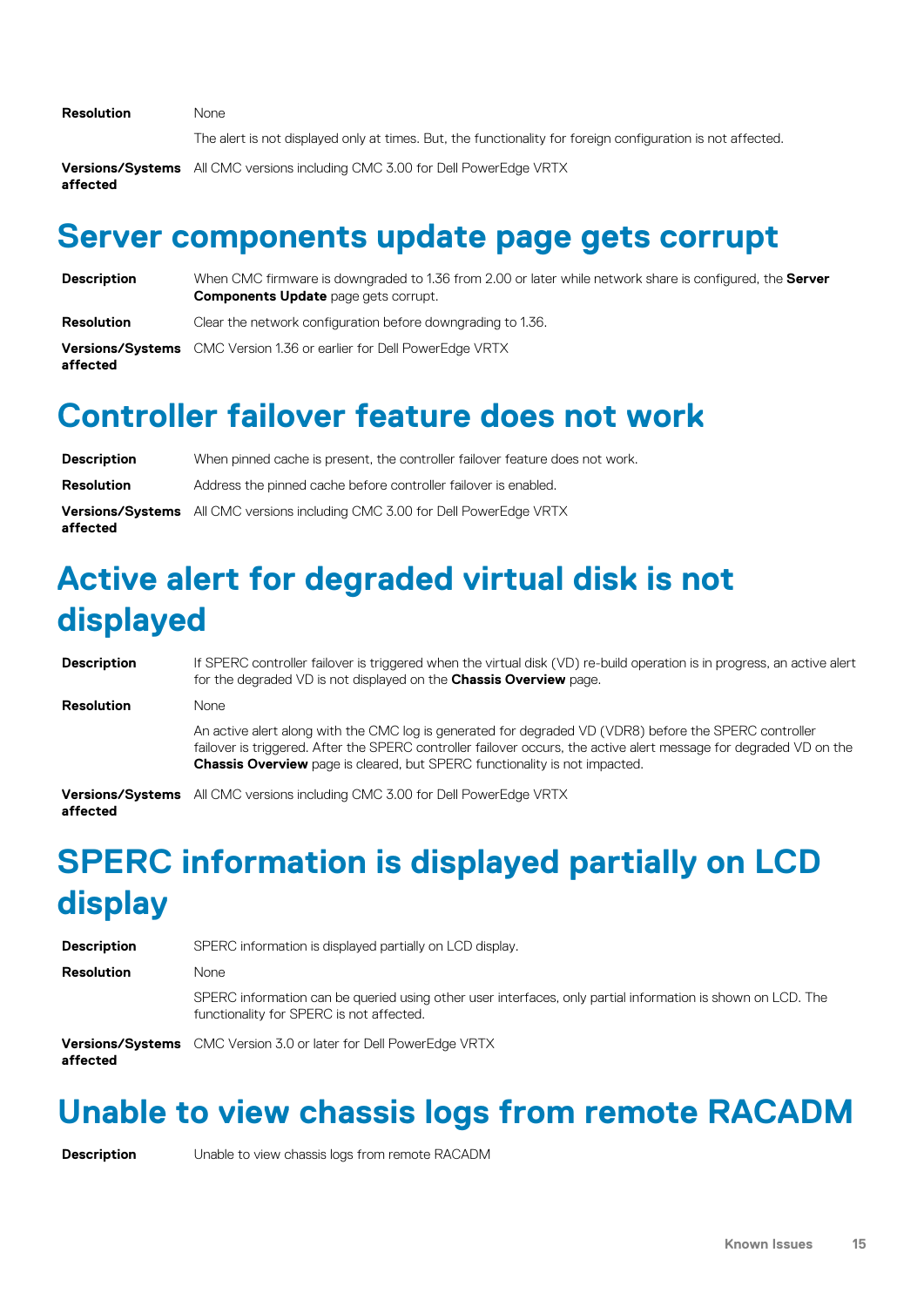<span id="page-15-0"></span>

| Resolution             | <b>None</b>                                                                                   |  |
|------------------------|-----------------------------------------------------------------------------------------------|--|
|                        | Use firmware RACADM instead, to view the chassis logs.                                        |  |
| affected               | <b>Versions/Systems</b> All CMC versions 3.20 for Dell PowerEdge VRTX using OM 911 and later. |  |
| <b>Tracking number</b> | 109003                                                                                        |  |

### **Static IPv6 IP address can be assigned to iDRAC blades**

| <b>Description</b>     | Static IPv6 IP address can be assigned to iDRAC blades using RACADM deploy command even when the IPv6<br>interface of iDRAC is disabled. |
|------------------------|------------------------------------------------------------------------------------------------------------------------------------------|
| <b>Resolution</b>      | <b>None</b>                                                                                                                              |
|                        | There is no functionality loss.                                                                                                          |
| affected               | <b>Versions/Systems</b> All CMC versions including CMC 3.20 for Dell PowerEdge VRTX                                                      |
| <b>Tracking number</b> | 111023                                                                                                                                   |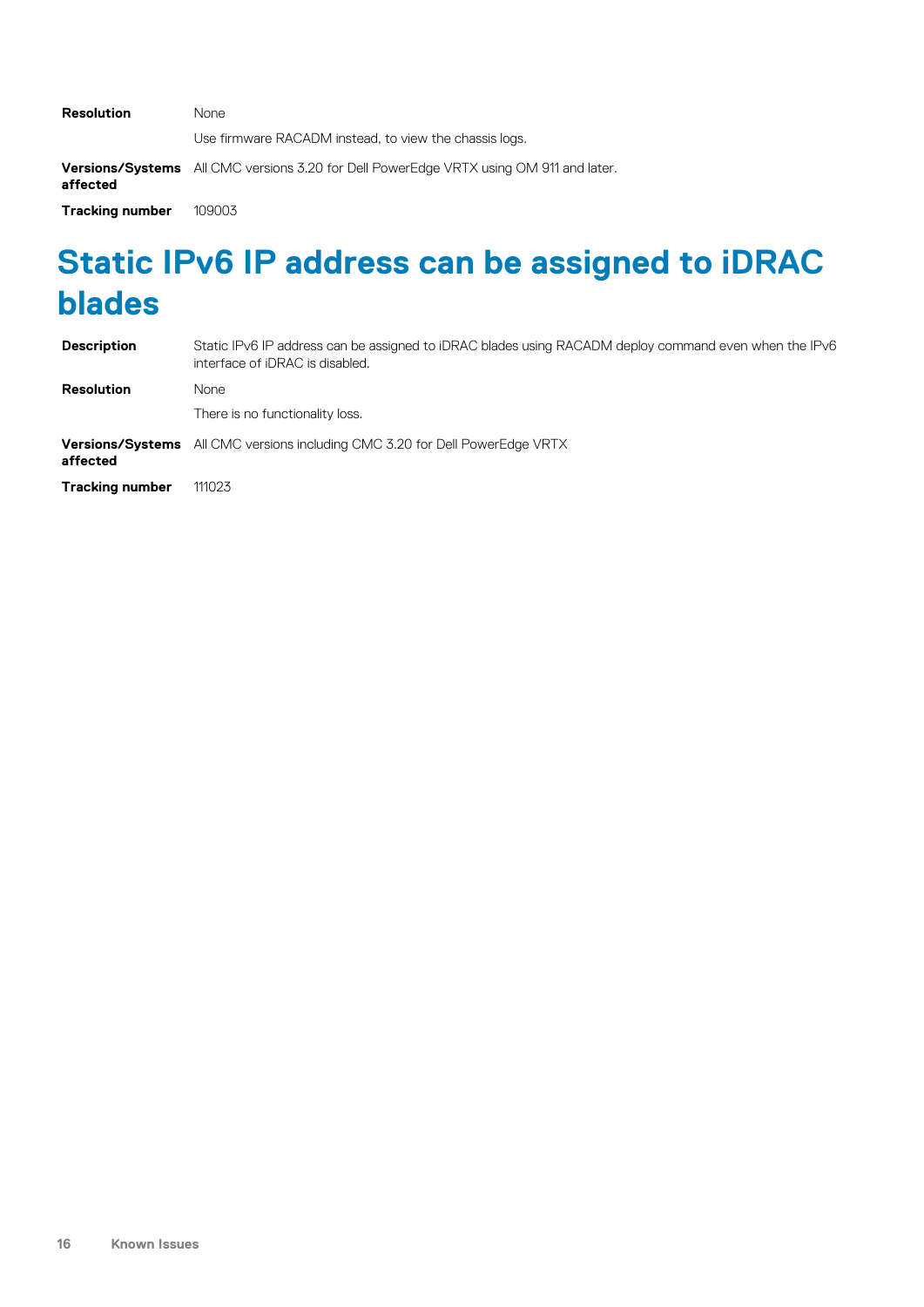# **Limitations**

**9**

#### <span id="page-16-0"></span>**Issue 1**

| <b>Description</b> | In the Microsoft Edge browser, the <b>Boot Identity Profiles</b> page in the CMC GUI is slow when 1500 or more<br>MAC addresses are created from the MAC pool for the Boot Identity profile. |
|--------------------|----------------------------------------------------------------------------------------------------------------------------------------------------------------------------------------------|
| Resolution         | Create less than 1500 MAC address in the Microsoft Edge browser. Use other supported browsers for more than<br>1500 MAC addresses.                                                           |
|                    | <b>Versions/Systems</b> CMC Version 2.20 or later for Dell PowerEdge VRTX                                                                                                                    |

**Versions/Systems** CMC Version 2.20 or later for Dell PowerEdge VRTX **affected**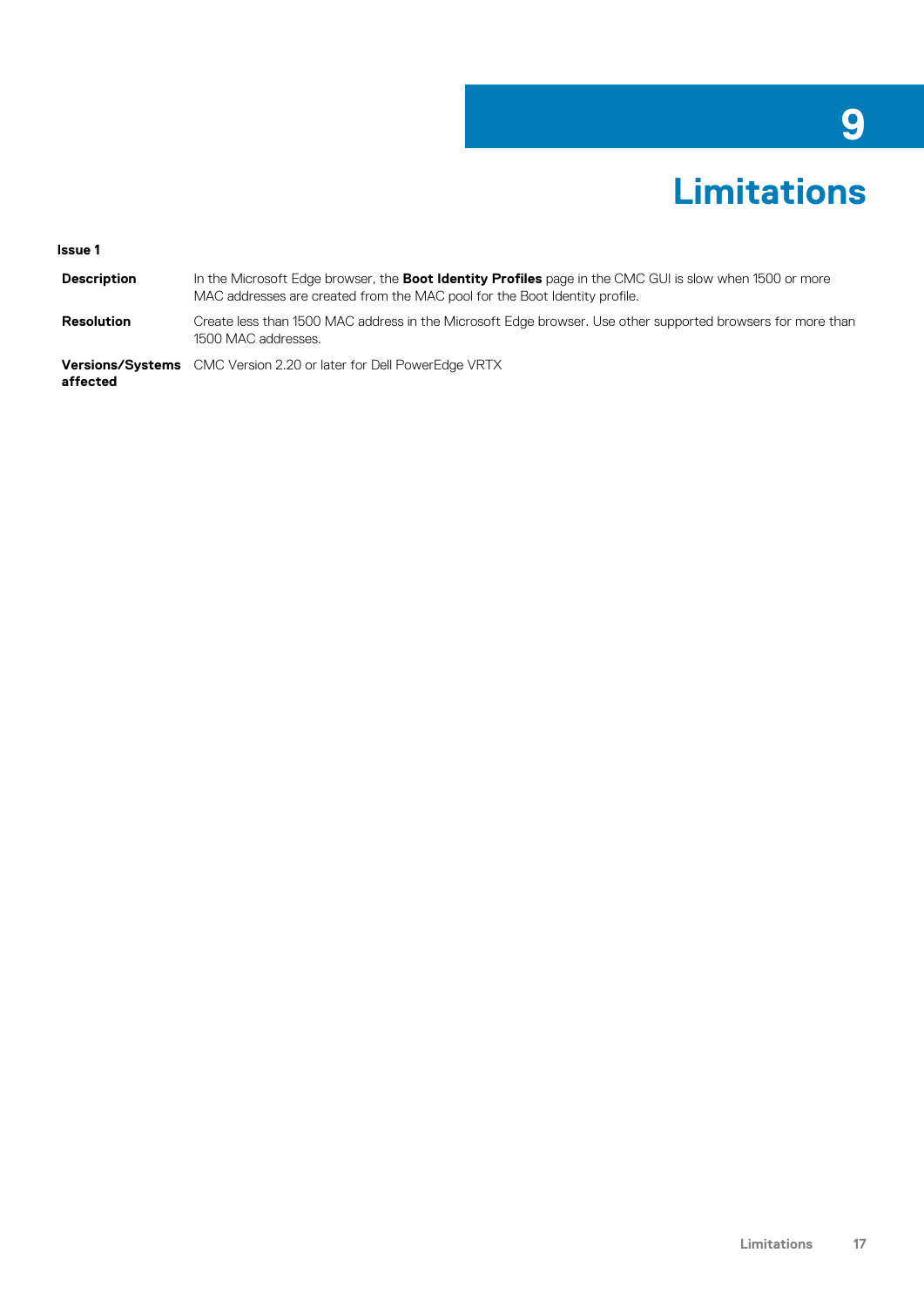# **PSOC Read Me**

#### <span id="page-17-0"></span>**Release Version:13**

- Added I2C master module to read temperature sensor as master.
- Allocated space in the DPM for enable/disable temperature sensor reading as master and sensor reading configurations.

#### **Release Version:12**

- Defined a bit in the Virtual Status Register for rereading XML data.
- Defined an IOM to CMC Doorbell bit to alert the CMC to reread XML data.

#### **Release Version:11**

- Allocated space in the DPM for Port On or Off feature.
- Minor corrections to ID STATUS register description.
- Corrected error in I2C communication with switch CPU introduced in PSOC 0A.

#### **Release Version:10**

- Fixed error in handler for CMC side I2C that was causing missed data.
- Added correction for Cypress initialization code to allow for proper soft reset after bootloader reprogramming.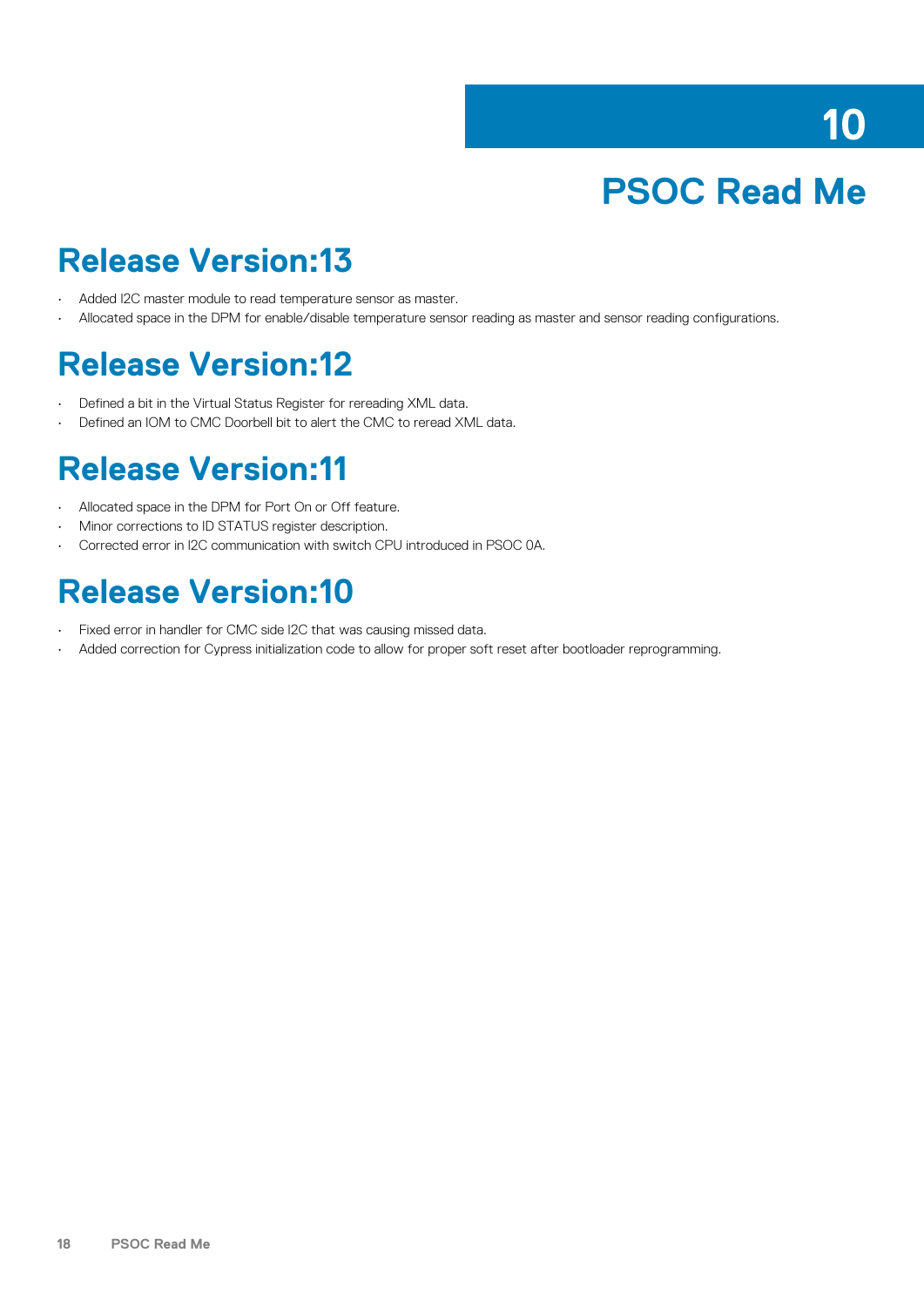# **Installation**

#### <span id="page-18-0"></span>**Prerequisites**

Before setting up your CMC environment, download the latest version of CMC firmware for PowerEdge VRTX from the Dell Support Website at **dell.com/support/**. Also, make sure that you have the Dell Systems Management Tools and Documentation DVD that is included with your system.

#### **Topics:**

- **Installation Procedure**
- VRTX Update Procedure

#### **Installation Procedure**

- 1. In the CMC web interface, click **Chassis Overview**, and then click **Update**.
- 2. On the **Firmware Update** page, in the **CMC Firmware** section, select the required components under the **Update Targets** column for the CMC or CMCs (if a standby CMC is present) you want to update, and then click **Apply CMC Update**.
- 3. In the **Firmware Image** box, type the path to the firmware image file on the management station or shared network, or click **Browse** to browse through to the file location. The default name of the CMC firmware image file is vrtx\_cmc.bin.
- 4. Click **Begin Firmware Update**, and then click **Yes**. The **Firmware Update Progress** section displays information about the firmware update status.

For more information, see the *Chassis Management Controller for PowerEdge VRTX User's Guide* available at the support site.

#### **VRTX Update Procedure**

#### **Prerequisites**

- iDRAC web interface for each server node must be accessible from management station.
- Local or remote access to OS management for each server node
- VRTX chassis CMC web interface must be accessible from management station.
- All server and chassis components must be in a Healthy state with no outstanding issues or alerts. Any issues must be resolved prior to performing updates.

#### **Server Node Updates**

Visit **support.dell.com** and download the latest available Windows DUP versions of the following programmable components for the server node model (M520, M620, M630, M820, or M830) used in the VRTX chassis to be updated:

- BIOS
- iDRAC7/8
- CPLD

Also, download the latest available Shared PERC8 driver for the operating system installed on the server node.

**NOTE: If the OS is VMWare ESXi, the driver is part of the Dell ESXi image.**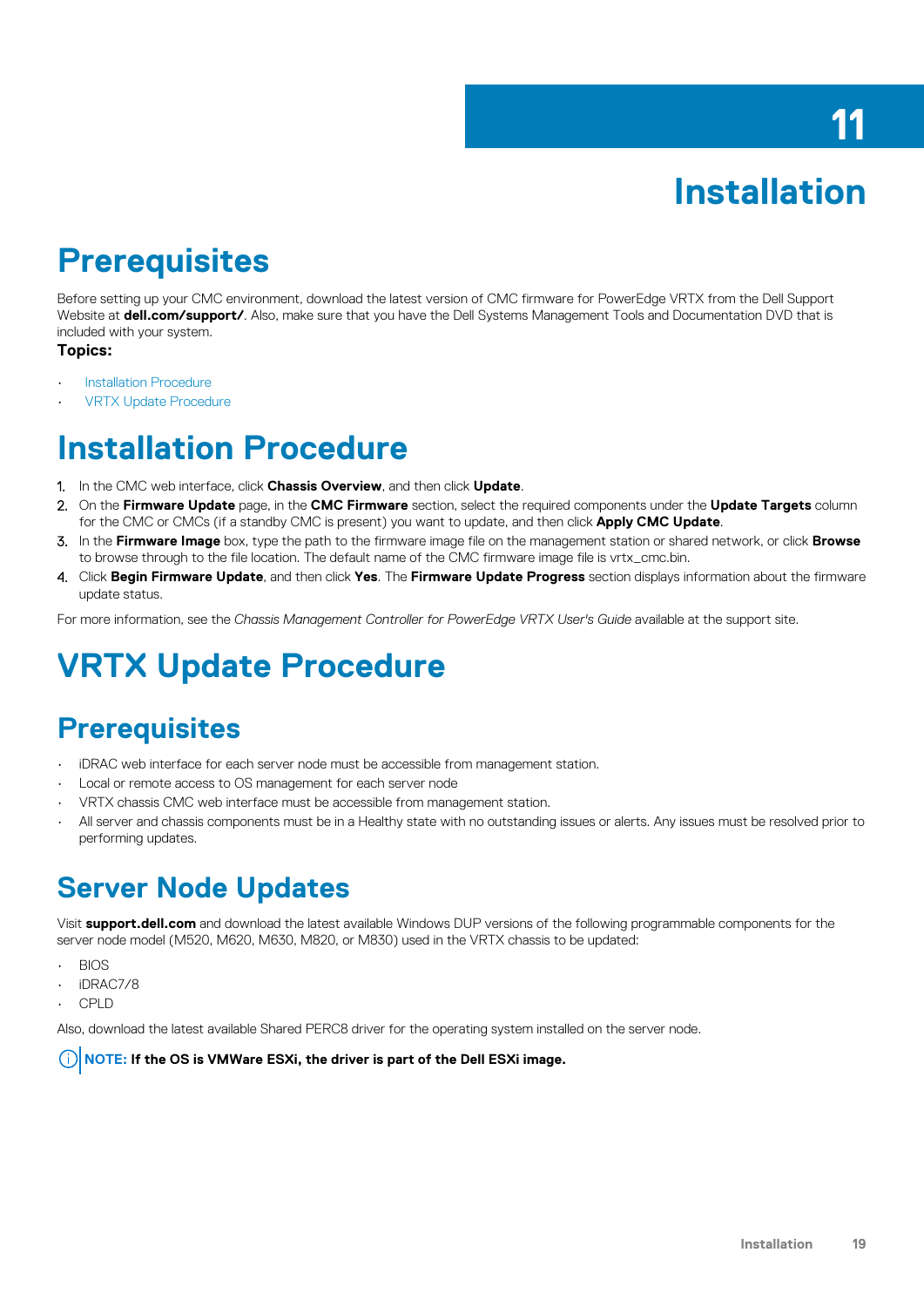#### **Updating Server Nodes**

- 1. Update the operating system-specific Shared PERC8 driver on all the server nodes. For Windows operating system, see the *Shared PERC8 User's Guide* available at [dell.com/support.](https://www.dell.com/support/home/us/en/04) For VMware, the driver is part of the Dell-customized ESXi image. For more information, see installing async drivers at [kb.vmware.com.](https://kb.vmware.com/s/)
- 2. Update the iDRAC firmware using Windows DUP and the iDRAC web interface for each server node or on all server nodes at once through VRTX CMC web interface if the Enterprise license is in place and the Extended Storage feature is enabled. This update takes several minutes to complete. After the update, the iDRAC web interface is inaccessible for approximately three minutes.
- 3. Update the CPLD on each server node using the Windows DUP and iDRAC web interface. Make sure to select "Install and Reboot" after uploading the DUP, which forces the server nodes to reboot and perform the CPLD update. After the CPLD update completes a complete server node power cycle occurs. This action results in the iDRAC web interface being inaccessible for approximately three minutes.
- 4. Update the BIOS on each server node using Windows DUP and the iDRAC web interface. You can also update the BIOS on all server nodes at once through the VRTX CMC web interface—**Server Overview** > **Update** tab, if the Enterprise license is in place. Make sure to select "Install and Reboot" after uploading the DUP, which forces the server nodes to reboot and perform the BIOS update.

#### **VRTX Chassis Component Updates**

Visit [dell.com/support](https://www.dell.com/support/home/us/en/04) and download the latest available versions of the following programmable components for the VRTX chassis to be updated:

- CMC Firmware
- HDD Firmware (Windows DUP)
- Shared PERC8 Firmware (Windows DUP)
- VRTX Chassis Infrastructure Firmware
- VRTX Storage Backplane Expander Firmware (Windows DUP)

**NOTE: To perform the following updates, refer to the "Updating VRTX Chassis Components" section:**  $(i)$ 

#### **Updating VRTX Chassis Components**

- 1. Before updating any chassis components, the chassis must be powered on, all server nodes must be powered down, and remain powered down until all chassis component updates are complete.
- 2. Update the HDD firmware for each of the installed shared storage HDD, using the **Storage -> Update** tab in the CMC web interface.
- 3. Update the CMC firmware using the **Chassis Overview** > **Update** tab in the CMC web interface. Make sure to update both CMC controllers in the same operation by selecting both the Active and Standby controller check boxes. After the firmware upload completes, the CMC is rebooted to perform the update resulting in the CMC web interface being inaccessible for several minutes.
- 4. Update the VRTX chassis infrastructure firmware using the **Chassis Overview** > **Update** tab in the CMC web interface. This update results in the chassis power cycling automatically and may result in a CMC controller reset as well. As e result, the CMC web interface becomes inaccessible for several minutes.
- 5. Update the VRTX storage backplane expander firmware using the **Storage** > **Update** tab in the CMC web interface.
- 6. Verify that all installed Shared PERC8 controllers are enabled by checking the **Storage** > **Controllers** tab in the CMC web interface. If the second Shared PERC8 controller is displayed as "Disabled PERC (Integrated 2)", use the CMC command:

'racadm raid enableperc:RAID.ChassisIntegrated.2-1'

to enable the previously disabled controller before performing Step 7. The VRTX chassis power cycles after the Shared PERC8 enablement command is run.

- 7. Update the Shared PERC8 controller firmware on all installed controllers using the **Storage** > **Update** tab in the CMC web interface. Make sure to update both controllers in the **High Availability Dual Shared PERC8** configuration in the same operation.
- 8. If a Shared PERC8 controller was required to be enabled for update in Step 6 above, you can disable the controller again if required. Use the CMC command '**racadm raid disableperc:Raid.ChassisIntegrated.2-1**'. This command results in a chassis power cycle.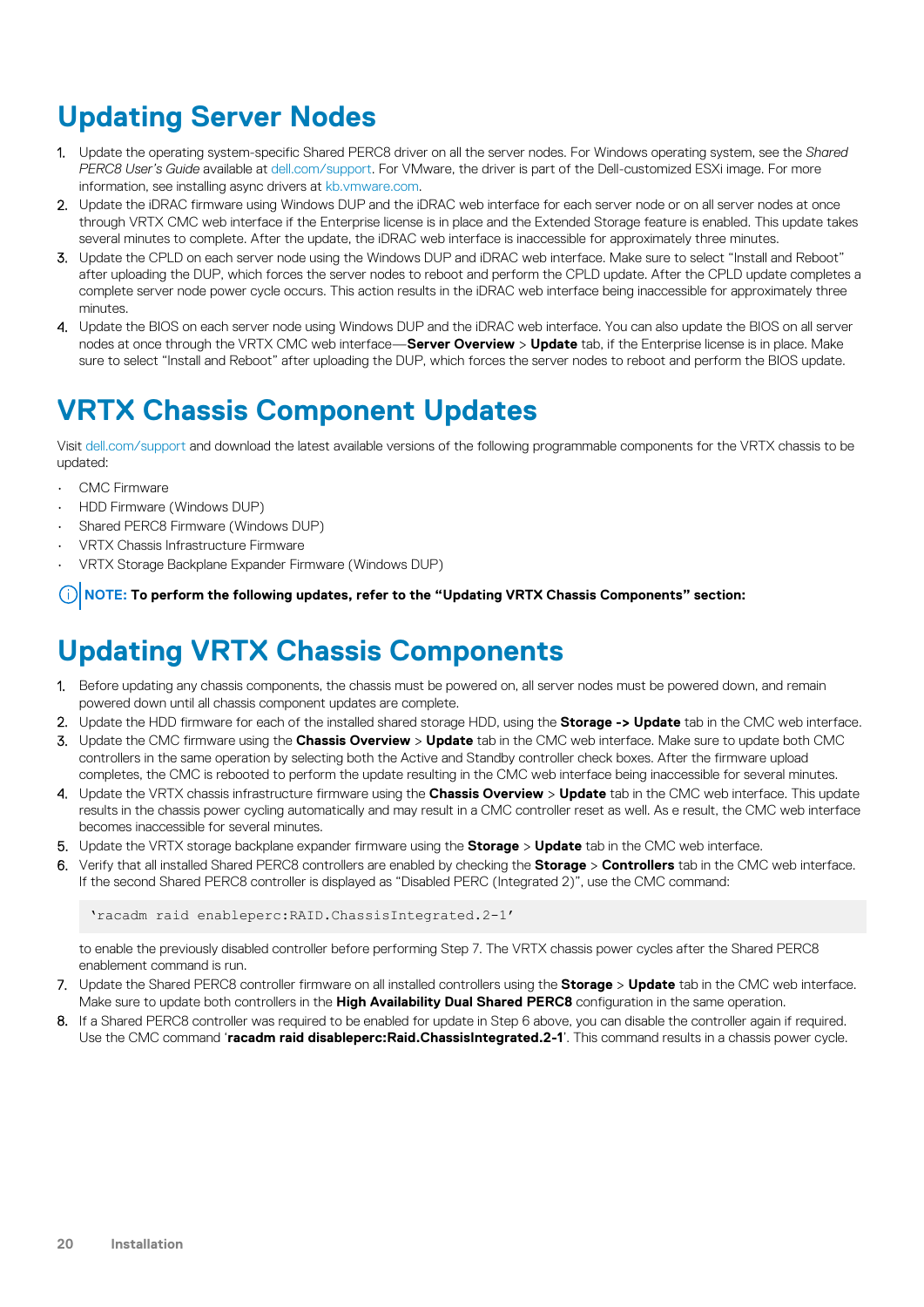# <span id="page-20-0"></span>**Accessing documents from Dell Support site**

#### **Latest Release Notes**

To access the latest Release Notes for this version, follow these steps:

- 1. Go to [https://www.dell.com/cmcmanuals.](https://www.dell.com/cmcmanuals)
- 2. Click the link for this version of CMC.
- 3. Click **Manuals & documents**.

#### **Using direct links**

You can directly access the documents using the following links:

#### **Table 1. Direct links for documents**

| <b>URL</b>                                        | Product                                              |
|---------------------------------------------------|------------------------------------------------------|
| dell.com/cmcmanuals                               | Chassis Management Controller (CMC)                  |
| dell.com/idracmanuals                             | iDRAC and Lifecycle Controller                       |
| dell.com/openmanagemanuals                        | Enterprise System Management                         |
| dell.com/serviceabilitytools                      | Serviceability Tools                                 |
| dell.com/OMConnectionsClient                      | Client System Management                             |
| dell.com/OMConnectionsEnterpriseSystemsManagement | OpenManage Connections Enterprise Systems Management |

#### **Using the product selector**

You can also access documents by selecting your product.

- 1. Go to [https://www.dell.com/cmcmanuals.](https://www.dell.com/cmcmanuals)
- 2. Click **Browse all products**.
- 3. In the **All products/Software** section, click **Enterprise Systems Management**.
- 4. Click **Chassis Management Controllers** and then click the required link.
- 5. Click **Manuals & documents** To view the document, click the required document link.